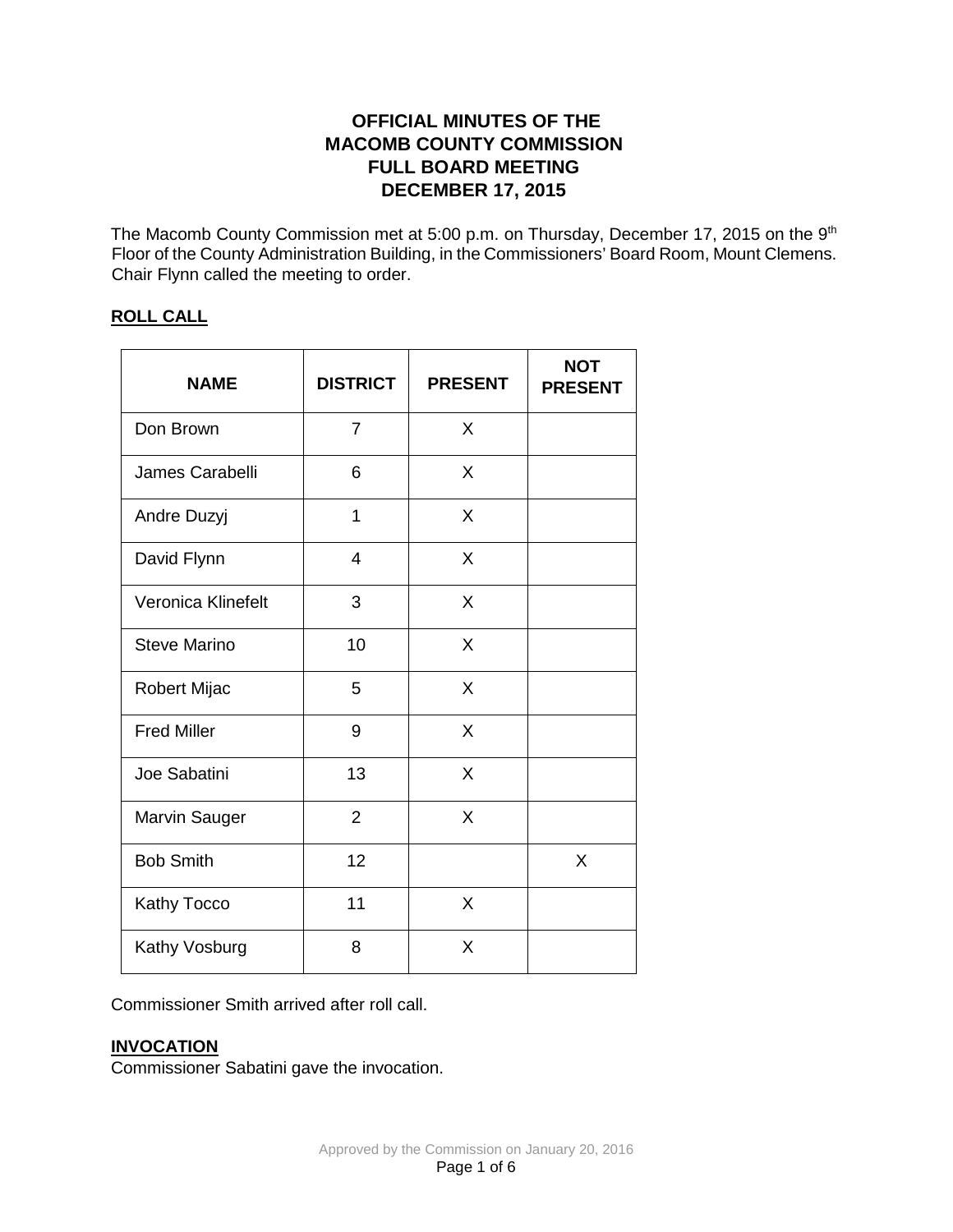### **AGENDA**

#### **MOTION**

A motion was made by Commissioner Carabelli, to approve the agenda, supported by Commissioner Vosburg. **THE MOTION CARRIED.** 

#### **MINUTES**

#### **MOTION**

A motion was made by Commissioner Tocco, to approve the minutes dated November 12, 2015 and December 10, 2015 (FB), supported by Commissioner Duzyj. **THE MOTION CARRIED.** 

#### **PUBLIC PARTICIPATION**

None

### **CORRESPONDENCE FROM EXECUTIVE**

- a) Response to BOC Questions Return on Investment (ROI) / Reference Radio System Enhancement Project
- b) ROI Spreadsheet / Reference Radio System Project
- c) Follow-Up Question and Response from Sheriff RE: Bear Cut Armored Vehicle

### **MOTION**

**R15-298** A motion was made by Commissioner Sabatini, to receive and file the Correspondence from the Executive, supported by Commissioner Miller. **THE MOTION CARRIED.**

### **INFRASTRUCTURE/ECON DEVELOPMENT COMMITTEE MEETING-December 15, 2015** No report

#### **FINANCE COMMITTEE MEETING – December 16, 2015**

The reading of the recommendations from the Finance Committee was waived and a motion was made by Chair Miller, supported by Vice-Chair Brown, to adopt the committee recommendations.

Commissioner Sabatini asked to separate items 5, 6, and 7. There were no objections.

- **R15-299** Approve the 42nd District Court Romeo Audio Visual System proposed quotes for purchase; further, a copy of this Board of Commissioners' action is directed to be delivered forthwith to the Office of the County Executive.
- **R15-300** Approve the purchase of 600 additional Onix Google Apps user licenses; further, a copy of this Board of Commissioners' action is directed to be delivered forthwith to the Office of the County Executive.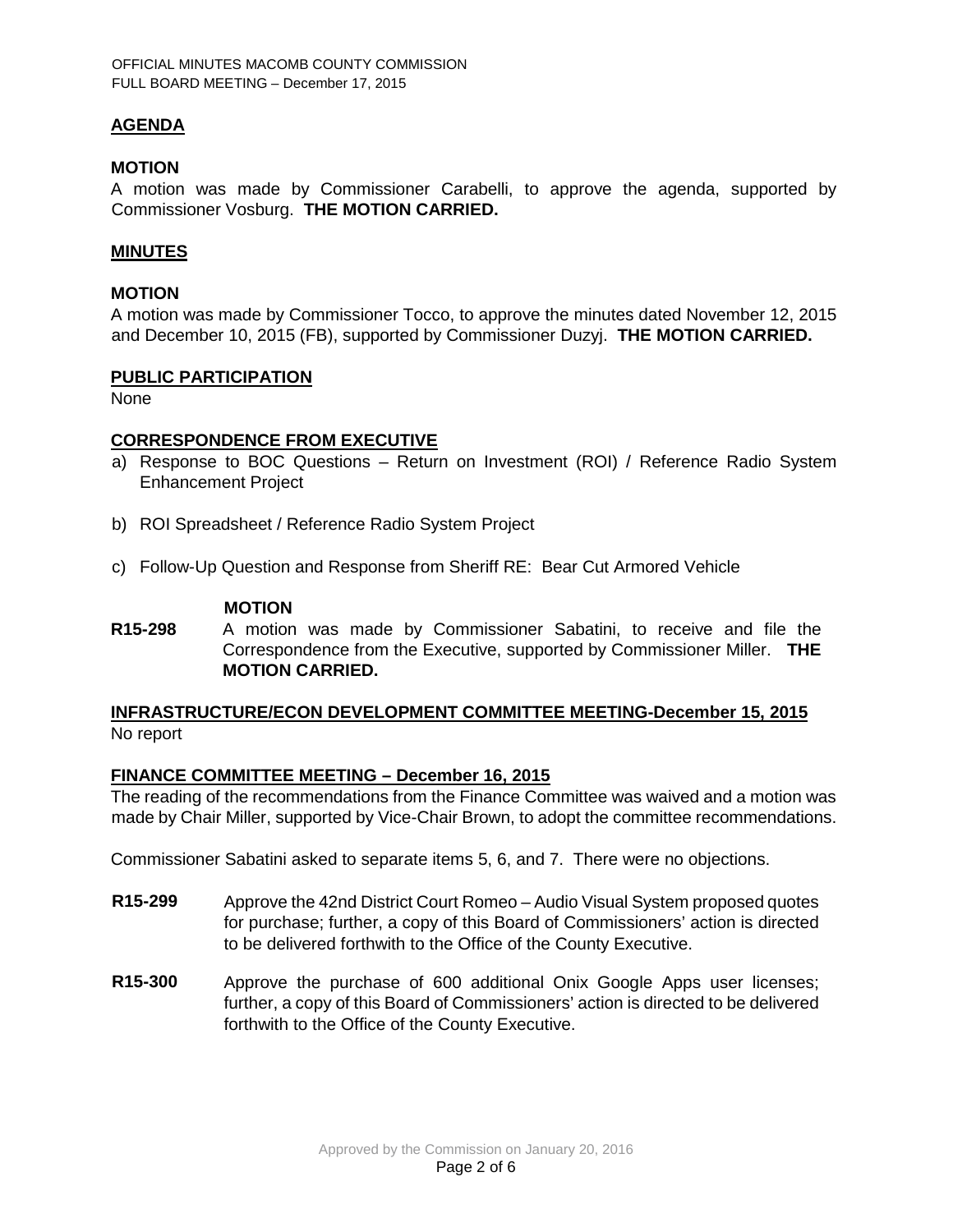- **R15-301** Approve the additional Avamar Node purchase; further, a copy of this Board of Commissioners' action is directed to be delivered forthwith to the Office of the County Executive.
- **R15-302** Approve a 2016 budget amendment in the amount of \$88,546 to fund the addition of one Senior Graphic Systems Data Specialist in the Planning & Economic Development Department; the amendment will increase revenues from Transfers In-Other Funds by \$87,489 and Utilization of Fund Balance by \$1,057 and increase expenditures in the following line items in the General Fund: Full Time Wages-\$53,071, FICA/Medicare-\$4,060, Pension/Retiree Health Care-\$16,829, Health Care/Dental/Life Insurance-\$12,770, Work Camp/Other-\$754 and Internal Services (liability insurance)-\$1,062; a corresponding amendment will be required in the December year-end Sheriff Grant Fund to increase fund balance utilization by \$87,489 and increase Transfers Out by the same amount; further, this budget action addresses budgetary issues only. It does not constitute the Commission's approval of any County contract. If a contract requires Commission approval under the County's Contracting Policy or the County's Procurement Ordinance, such approval must be sought separately; further, a copy of this Board of Commissioners' action is directed to be delivered forthwith to the Office of the County Executive.
- **R15-303** Approve an increase in the Sheriff Department's 2016 budget by up to \$350,000 in the Capital Outlay category through the use of fund balance generated through 2015 operating expense savings in the Sheriff's Department; further, this budget action addresses budgetary issues only. It does not constitute the Commission's approval of any County contract. If a contract requires Commission approval under the County's Contracting Policy or the County's Procurement Ordinance, such approval must be sought separately; further, a copy of this Board of Commissioners' action is directed to be delivered forthwith to the Office of the County Executive. (Record NO vote from committee for Miller)
- **R15-304** Approve the building use agreement between the County of Macomb and the Macomb County Human Services Board as presented; further, a copy of this Board of Commissioners' action is directed to be delivered forthwith to the Office of the County Executive.
- **R15-305** Adopt a continuation budget for the Martha T. Berry Medical Care Facility that authorizes expenditures at the level appropriated for 2015 on a pro rata basis for the first 45 days of 2016; further, a copy of this Board of Commissioners' action is directed to be delivered forthwith to the Office of the County Executive.

# **THE MOTION CARRIED.**

### **SEPARATED MOTION**

**R15-306** Approve a 2016 General Fund budget amendment in the amount of \$6,177,303 to provide funding for the proposed 800MhZ Radio System Coverage Enhancements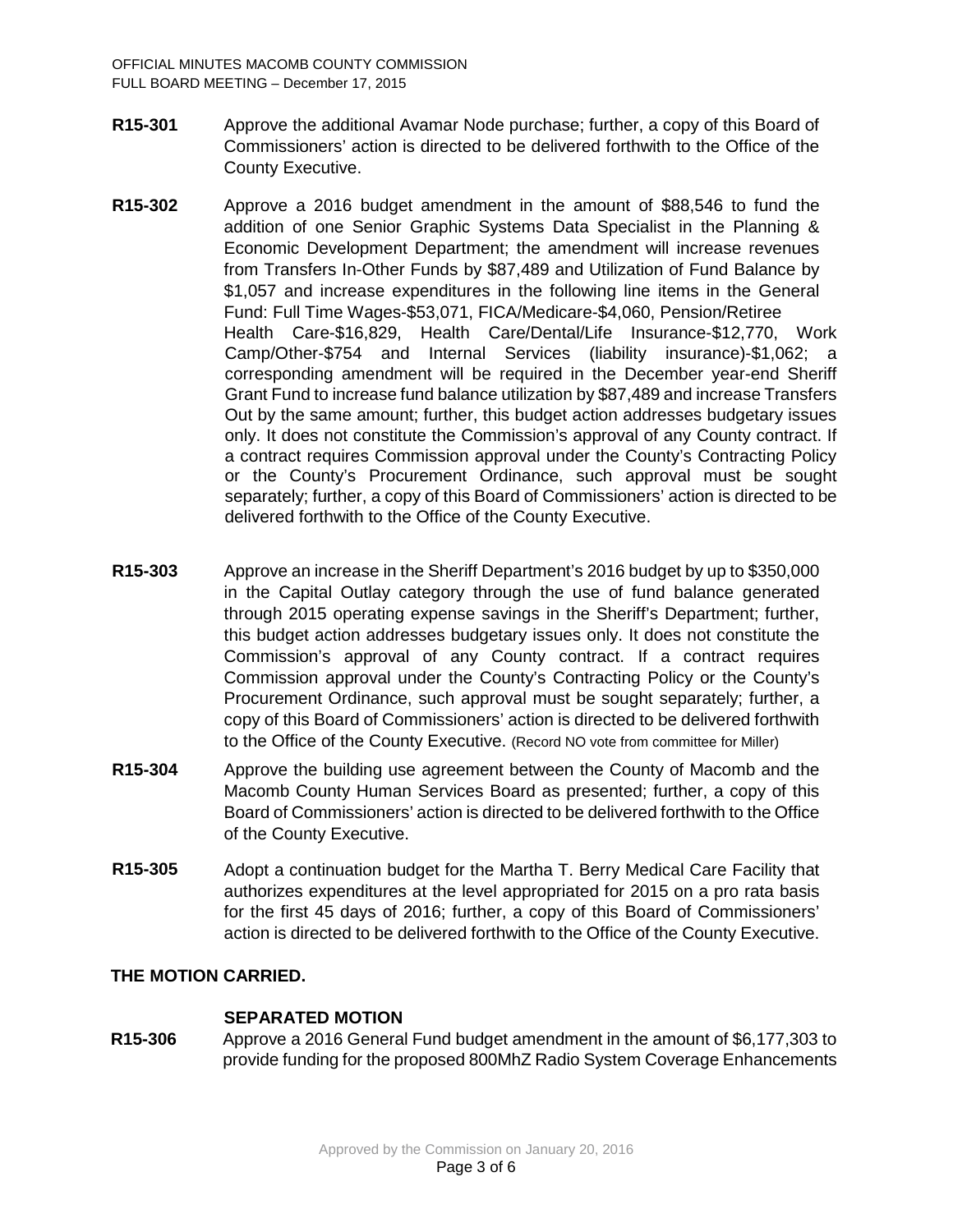Project; the Finance Director has indicated that funding is expected to be available from 2015 budgetary savings in operating expenditures and operating transfers to other funds; the budget amendment will increase the utilization of fund balance by \$6,177,303 and increase Operating Transfers Out (to the Capital Improvement Fund) by the same amount; further, this budget action addresses budgetary issues only. It does not constitute the Commission's approval of any County contract. If a contract requires Commission approval under the County's Contracting Policy or the County's Procurement Ordinance, such approval must be sought separately; further, a copy of this Board of Commissioners' action is directed to be delivered forthwith to the Office of the County Executive. (Record NO votes from committee for Flynn, Sabatini, Tocco & Vosburg) **THE SEPARATED MOTION CARRIED.** (Record Vosburg and Flynn NO votes).

### **SEPARATED MOTION**

**R15-307** Approve the radio system coverage enhancements contract proposal with Motorola Solutions, Inc., in the amount of \$9,687,066; further, a copy of this Board of Commissioners' action is directed to be delivered forthwith to the Office of the County Executive. (Record NO votes from committee for Flynn, Sabatini & Tocco). **THE SEPARATED MOTION CARRIED.** (Record Flynn NO vote)

### **SEPARATED MOTION**

**R15-308** Approve the inter-local funding agreement with the City of Warren as it relates to the Radio System Cover Enhancements Project; further, a copy of this Board of Commissioners' action is directed to be delivered forthwith to the Office of the County Executive. (Record NO vote from committee for Sabatini). **THE SEPARATED MOTION CARRIED.** 

### **BOARD CHAIR REPORT**

Chair Flynn gave his report.

#### **MOTION**

**R15-309** A motion was made by Commissioner Marino, to receive and file the Board Chair report, supported by Commissioner Smith. **THE MOTION CARRIED.**

### **PROCLAMATIONS**

#### **MOTION**

A motion was made by Commissioner Carabelli, to adopt the following Proclamations in their entirety, supported by Commissioner Duzyj:

- **R15-310** Commending Patricia Bill for her service as a member of the Macomb County Board of Canvassers (offered by Flynn and Duzyj, recommended by Finance Committee on 12/16/15)
- **R15-311** Honoring the 2015 Romeo High School Football Team on achieving 2015 MHSAA Division 1 State Championship Title (offered by Brown) **THE MOTION CARRIED.**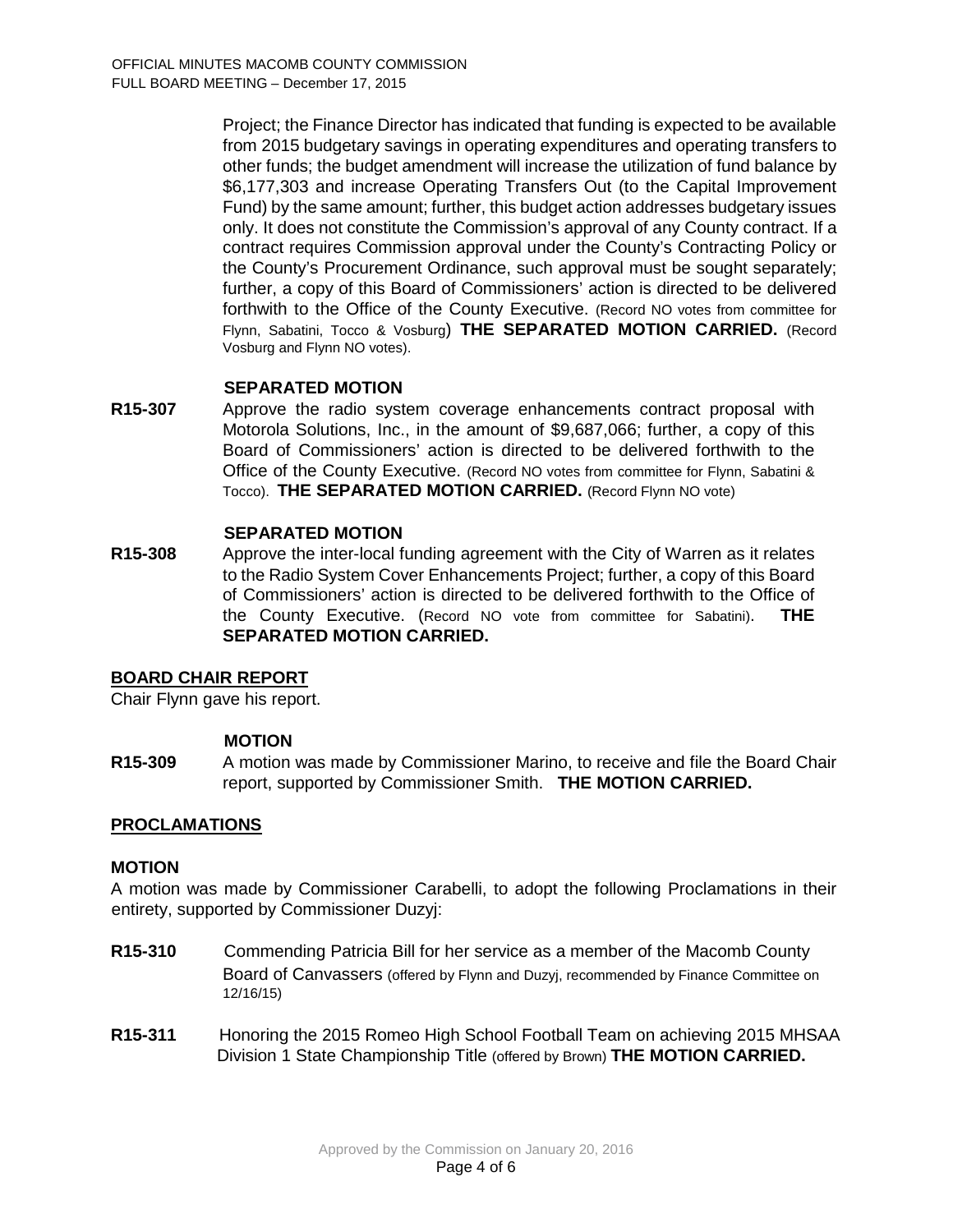OFFICIAL MINUTES MACOMB COUNTY COMMISSION FULL BOARD MEETING – December 17, 2015

### **CORRESPONDENCE:**

a) Public Act 2 / Liquor Tax Funds Consideration (MCOSA/MCCMH Response to Jim Carabelli memo)

#### **MOTION**

**R15-312** A motion was made by Commissioner Carabelli, to receive and file the MCOSA response to Commissioner Carabelli, supported by Commissioner Vosburg. **THE MOTION CARRIED.**

### **APPROVE OR REJECT JOHN PAUL REA AS EXECUTIVE DIRECTOR OF THE PLANNING AND ECONOMIC DEVELOPMENT DEPARTMENT**

### **MOTION**

**R15-313** A motion was made by Commissioner Carabelli, to concur with the County Executive and appoint John Paul Rea as the Executive Director of Planning and Economic Development, supported by Commissioner Mijac.

A roll call vote was taken:

Voting yes were: Klinefelt, Marino, Mijac, Miller, Sabatini, SAuger, Smith, Vosburg, Brown, Carabelli, Duzyj, Tocco and Flynn. There were 13 Yes votes. **THE MOTION CARRIED.**

#### **NEW BUSINESS**

None

#### **PUBLIC PARTICIPATION**

None